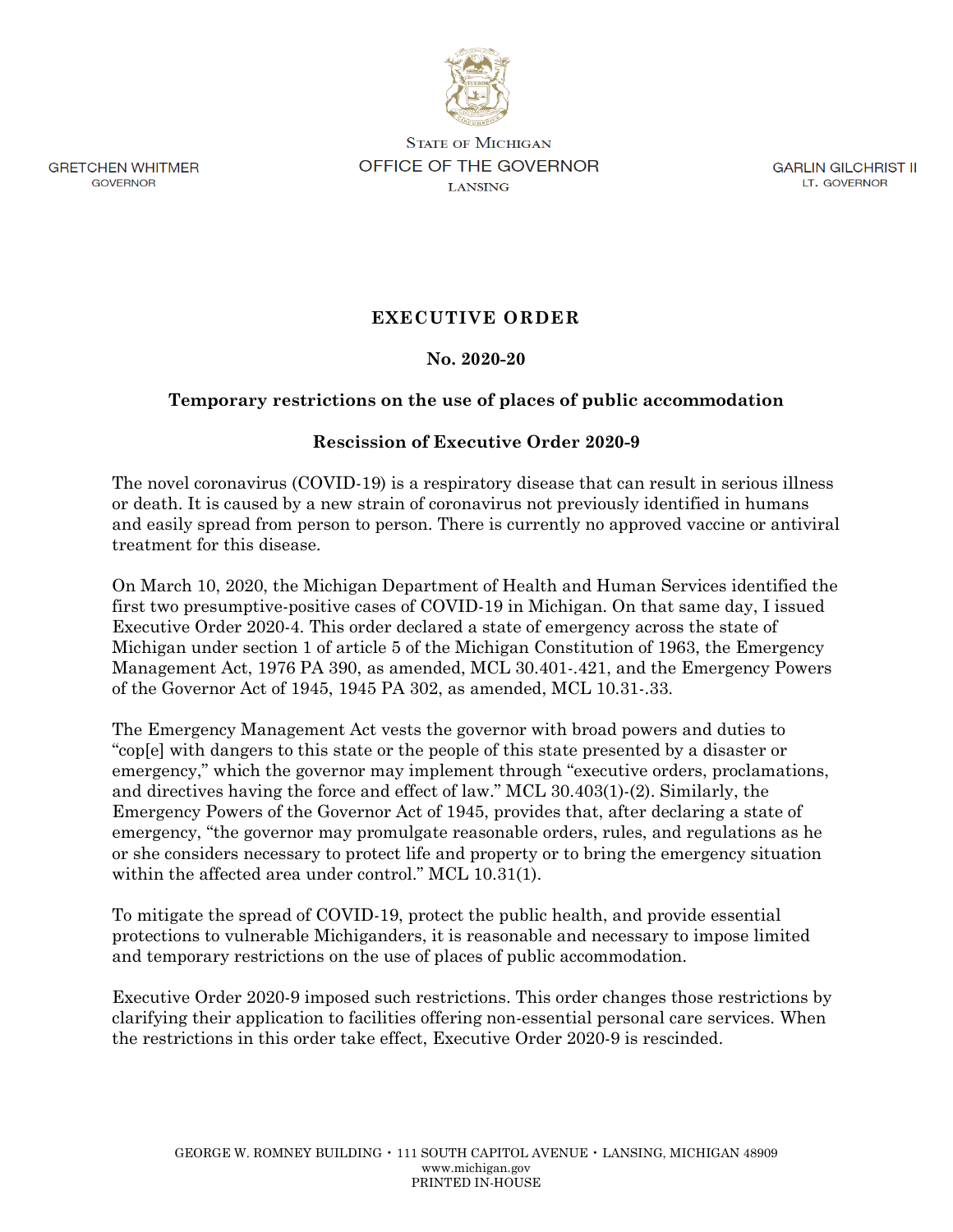Acting under the Michigan Constitution of 1963 and Michigan law, I order the following:

- 1. Beginning as soon as possible but no later than March 22, 2020 at 9:00 am, and continuing until April 13, 2020 at 11:59 pm, the following places of public accommodation are closed to ingress, egress, use, and occupancy by members of the public:
	- (a) Restaurants, food courts, cafes, coffeehouses, and other places of public accommodation offering food or beverage for on-premises consumption;
	- (b) Bars, taverns, brew pubs, breweries, microbreweries, distilleries, wineries, tasting rooms, special licensees, clubs, and other places of public accommodation offering alcoholic beverages for on-premises consumption;
	- (c) Hookah bars, cigar bars, and vaping lounges offering their products for onpremises consumption;
	- (d) Theaters, cinemas, and indoor and outdoor performance venues;
	- (e) Libraries and museums;
	- (f) Gymnasiums, fitness centers, recreation centers, indoor sports facilities, indoor exercise facilities, exercise studios, and facilities offering non-essential personal care services;
	- (g) Casinos licensed by the Michigan Gaming Control Board, racetracks licensed by the Michigan Gaming Control Board, and Millionaire Parties licensed by the Michigan Gaming Control Board; and
	- (h) Places of public amusement not otherwise listed above.

Places of public accommodation subject to this section are encouraged to offer food and beverage using delivery service, window service, walk-up service, drive-through service, or drive-up service, and to use precautions in doing so to mitigate the potential transmission of COVID-19, including social distancing. In offering food or beverage, a place of public accommodation subject to this section may permit up to five members of the public at one time in the place of public accommodation for the purpose of picking up their food or beverage orders, so long as those individuals are at least six feet apart from one another while on premises.

This section does not prohibit an employee, contractor, vendor, or supplier of a place of public accommodation from entering, exiting, using, or occupying that place of public accommodation in their professional capacity.

- 2. The restrictions imposed by this order do not apply to any of the following:
	- (a) Places of public accommodation that offer food and beverage not for on-premises consumption, including grocery stores, markets, convenience stores, pharmacies,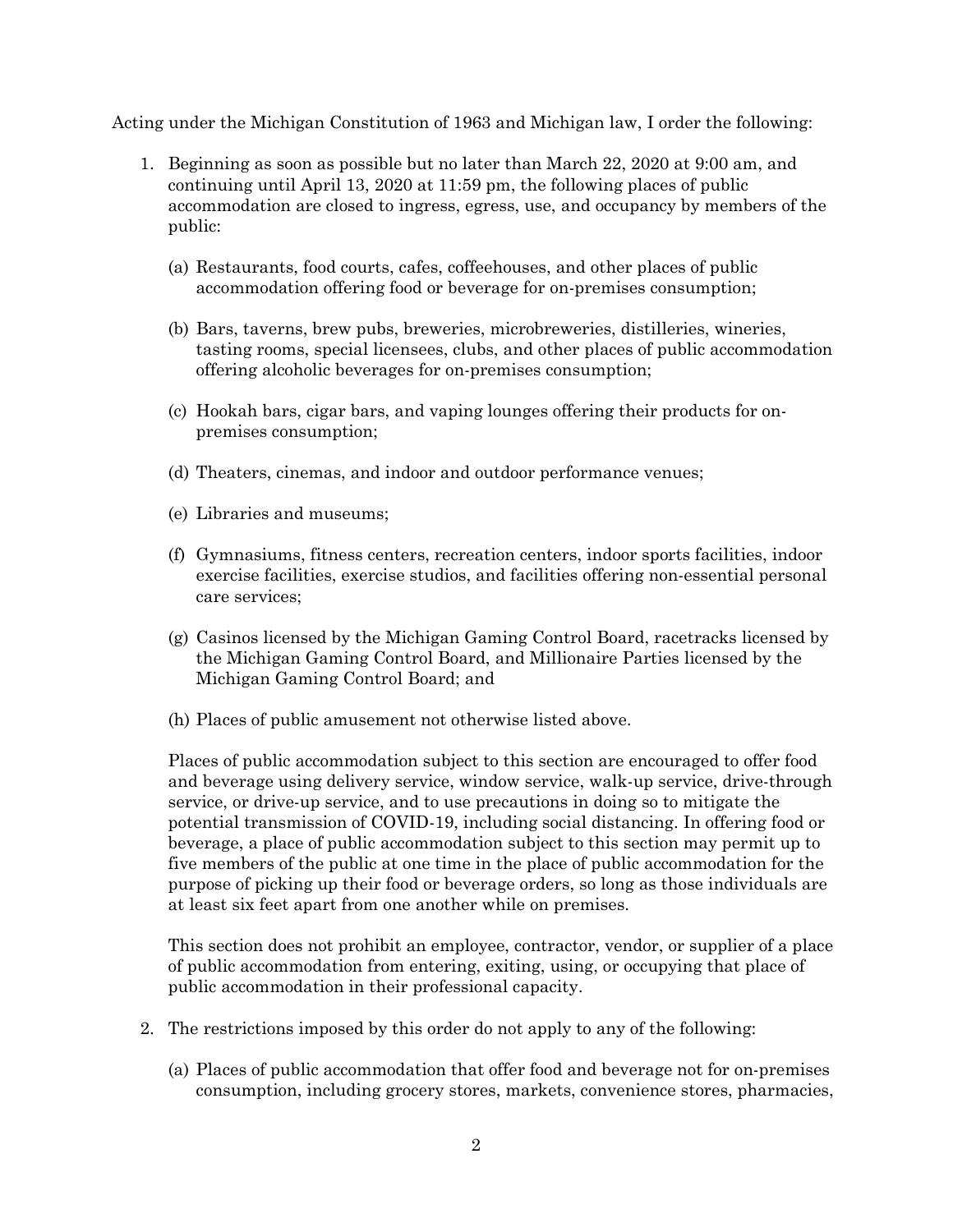drug stores, and food pantries, other than those portions of the place of public accommodation subject to the requirements of section 1;

- (b) Health care facilities, residential care facilities, congregate care facilities, and juvenile justice facilities;
- (c) Crisis shelters or similar institutions; and
- (d) Food courts inside the secured zones of airports.
- 3. For purposes of this order:
	- (a) "Non-essential personal care services" includes but is not limited to hair, nail, tanning, massage, traditional spa, tattoo, body art, and piercing services, and similar personal care services that require individuals to be within six feet of each other. This does not include services necessary for medical treatment as determined by a licensed medical provider.
	- (b) "Place of public accommodation" means a business, or an educational, refreshment, entertainment, or recreation facility, or an institution of any kind, whether licensed or not, whose goods, services, facilities, privileges, advantages, or accommodations are extended, offered, sold, or otherwise made available to the public. Place of public accommodation also includes the facilities of private clubs, including country clubs, golf clubs, boating or yachting clubs, sports or athletic clubs, and dining clubs.
	- (c) "Place of public amusement" means a place of public accommodation that offers indoor services or facilities, or outdoor services or facilities involving close contact of persons, for amusement or other recreational or entertainment purposes. A place of public amusement includes an amusement park, arcade, bingo hall, bowling alley, indoor climbing facility, skating rink, trampoline park, and other similar recreational or entertainment facilities.
- 4. The director of the Department of Health and Human Services, the Michigan Liquor Control Commission, and the executive director of the Michigan Gaming Control Board must issue orders and directives and take other actions pursuant to law as necessary to implement this order.
- 5. This order does not alter any of the obligations under law of an employer affected by this order to its employees or to the employees of another employer.
- 6. Consistent with MCL 10.33 and MCL 30.405(3), a willful violation of this order is a misdemeanor.
- 7. On March 22, 2020 at 9:00 am, Executive Order 2020-9 is rescinded.